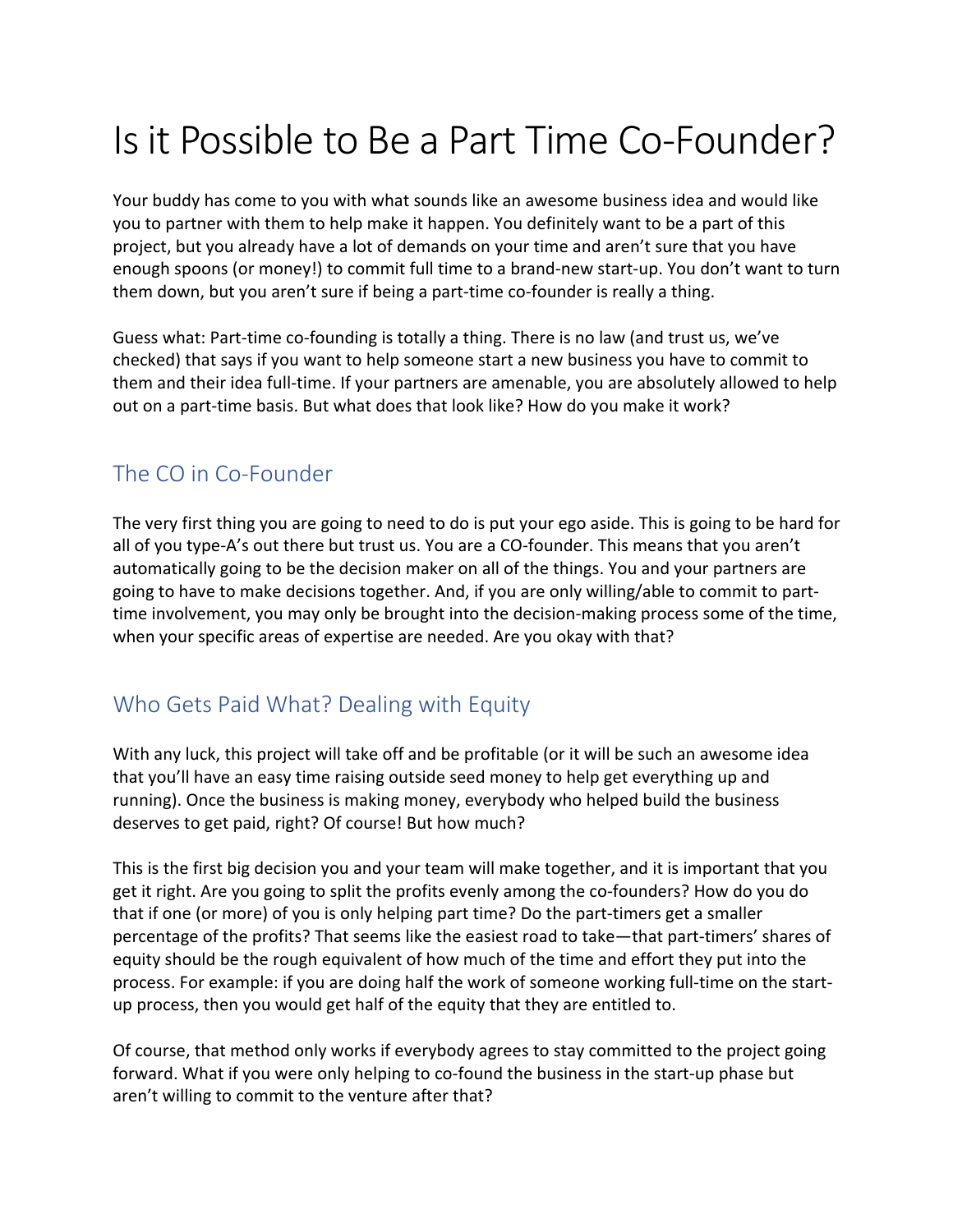One way to do this is to figure out what your salary would have been if you had been charging them a consulting fee. Then, once you have that number, a portion of the business's profits is given to you until that debt is paid off in full.

Another option is to choose to take a very small percentage of the profit for either a specific number of years or until you decide to commit full-time to the business.

There are a lot of different ways to do equity math when co-founding a venture. Make sure everybody agrees with the formula before you do anything else.

# Define "Part-Time"

We talked about this a little bit already, but still, it's important. What does "part-time" mean to you and to your co-founders? Are you someone who is only brought in once in a while to consult on specific topics? Are you helping to fund the start-up but want to stay mostly handsoff after you've launched? Are you only part-time until the business becomes profitable or you get some start-up capital and then you'll commit full-time to building the business?

It is vital that you work all of this out with your co-founders before you take any concrete steps to begin building your business. Vagueness is not a solid foundation on which to turn a profit.

# Writing it Down: Do You Need Lawyers?

Yes.

Having a legally binding document drawn up, signed, and notarized is in everybody's best interest. This document should include details like:

- How much money is each founder contributing to the start-up funding?
- How much time and effort are each founder committed to dedicating to the start-up process?
- How will profits/equity be distributed amongst the co-founders?
- When will part-time co-founders either join full-time or leave the project?
- How much will each partner be liable for if the project goes belly up before making a profit?

Could you all do this all yourselves on a cocktail napkin one night at the bar? Sure. But it won't carry nearly as much weight as a legally binding contract will carry should problems arise in the future. And even if you're partnering with the people you love most in the world, this is business. You always want to shield yourself against future problems.